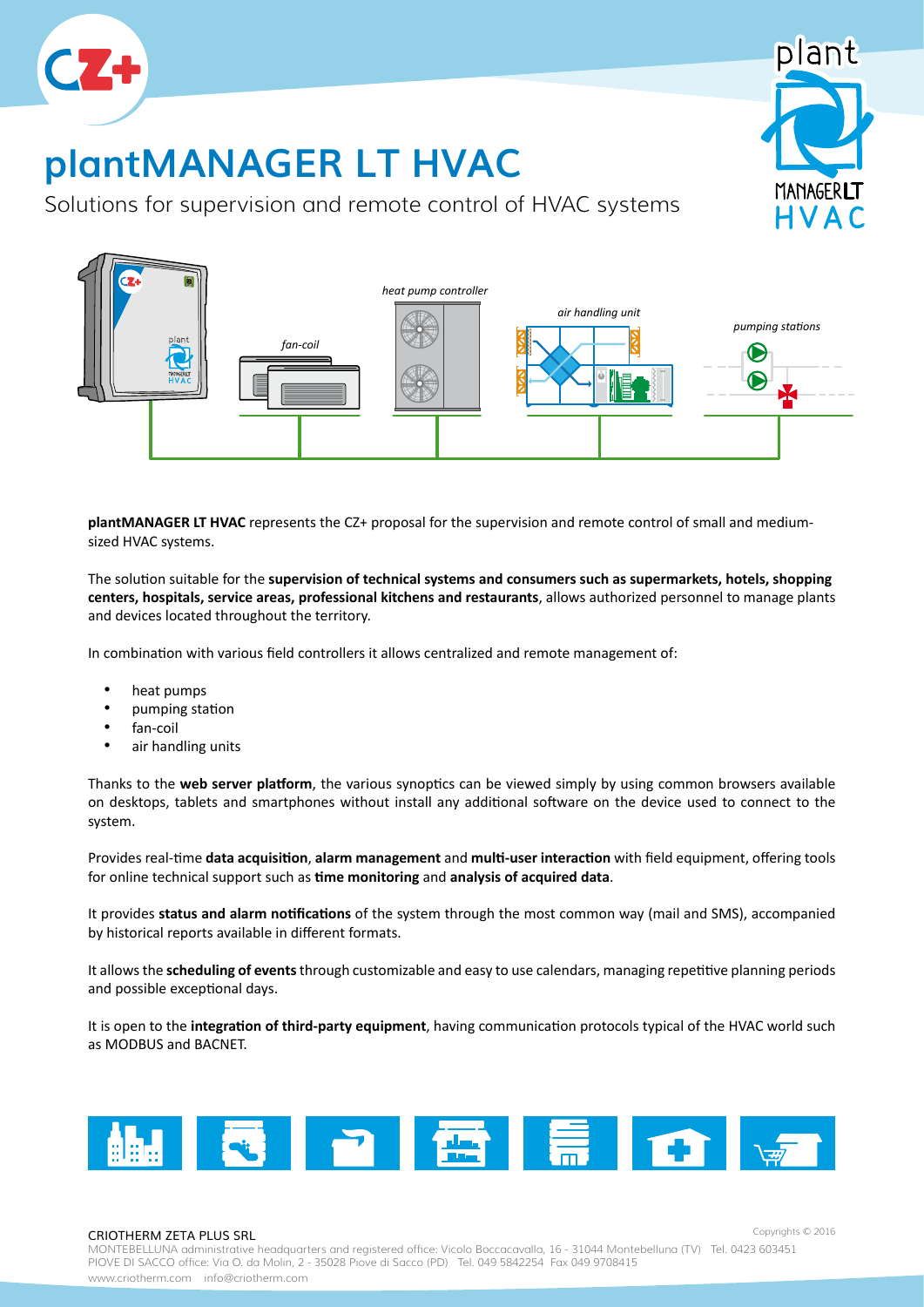

## plant @ MANAGER LT H V A C





They allow a global view of the system and facilitate detailed access to every single device in the field (thermostat, acquisition device, controller,

### **LOGIN**

Access to the system through a personalized profile and relative password, to allow the use of the various features based on the individual user.



## **Li** trees  $\Delta$  :  $T_{\rm H}$  $\blacktriangleright$  150  $\frac{1}{2}$  (Figs.  $4.4 + 1.1 + 1.0$  $\overline{\phantom{a}}$  $-6$

#### **DEVICE DETAIL**

Accessible from the list or from the plant map, it allows real-time display of states, alarms and significant quantities (temperature, pressures, humidity, etc.) as well as the modification of the functional parameters (set-point, alarm thresholds, etc.).

### **TREND**

**PLANT MAPS**

etc.).

They are available for the single device or in aggregate form, and thanks to different functionalities they allow the selection of tracks, the modification of the scales, the centering of the trend and a detailed analysis of the period.





### **ALARM LIST**

It is possible to access the history of alarms and events detected on the system through a dedicated menu and various filtering possibilities to view and analyze what happened.

### **SCHEDULER**

It allows various action planning (eg device on/off, set-point and threshold change, etc.) according to time bands and according to settable rules, allowing flexibility and coordination to be added to the devices on the system.

#### CRIOTHERM ZETA PLUS SRL

Copyrights © 2016

MONTEBELLUNA administrative headquarters and registered office: Vicolo Boccacavalla, 16 - 31044 Montebelluna (TV) Tel. 0423 603451 PIOVE DI SACCO office: Via O. da Molin, 2 - 35028 Piove di Sacco (PD) Tel. 049 5842254 Fax 049 9708415 www.criotherm.com info@criotherm.com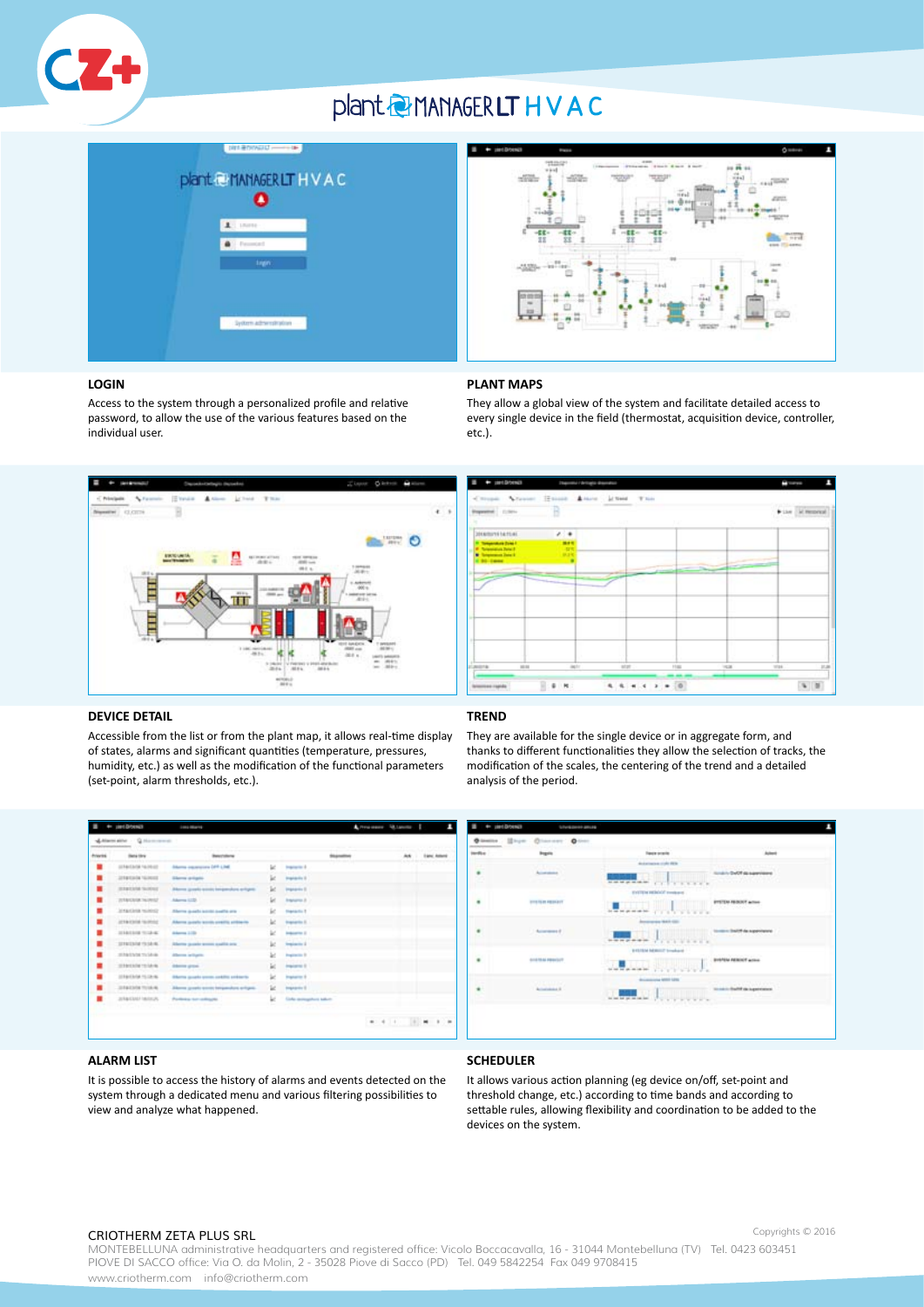## plant @ MANAGER LT H V A C



## **FIELD APPLICATIONS**

Combined with the supervision system, various field controllers are available, equipped with software specifically designed to manage:

- heat pumps
- pumping stations
- fan-coil
- air handling units



### **Heat pump controller**

Control unit for cumulative alarm acquisition and sending on/off and mode change (heating/cooling) commands to heat pumps. It also allows the acquisition of delivery and return temperatures to the users. Up to 2 heat pumps can be managed for each control unit. Available in stand-alone version or on electrical box equipped with electrical protections and decoupling relays.



### **Pumping station**

Control unit for pump pair management (alternating operation with time switchover or in case of single pump block) and mixing valve with fixed point regulation or by climatic curve thanks to the availability of an external air temperature probe. It also allows the acquisition of delivery and return temperatures to the users. Available in stand-alone version or on electrical box equipped with electrical protections and decoupling relays.



### **Universal acquisition**

Control unit for the acquisition of digital inputs (states and alarms) and generic analogue quantities (eg temperatures). It also allows the control of relays and analogue outputs 0..10 V for the eventual forcing of external devices. Available in stand-alone version or on electrical box equipped with electrical protections and decoupling relays.



### **Fan-coil**

Electronic cards and local displays for the control of fan coils with AC motor (3 speed) or brushless on 2 or 4 pipes systems (1 or 2 valves on/off).



## **AHU (Air Handling Units)**

Line of electrical panels and control units for the management of air handling units. Available in various sizes and formats to meet the various control requirements for these types of systems.